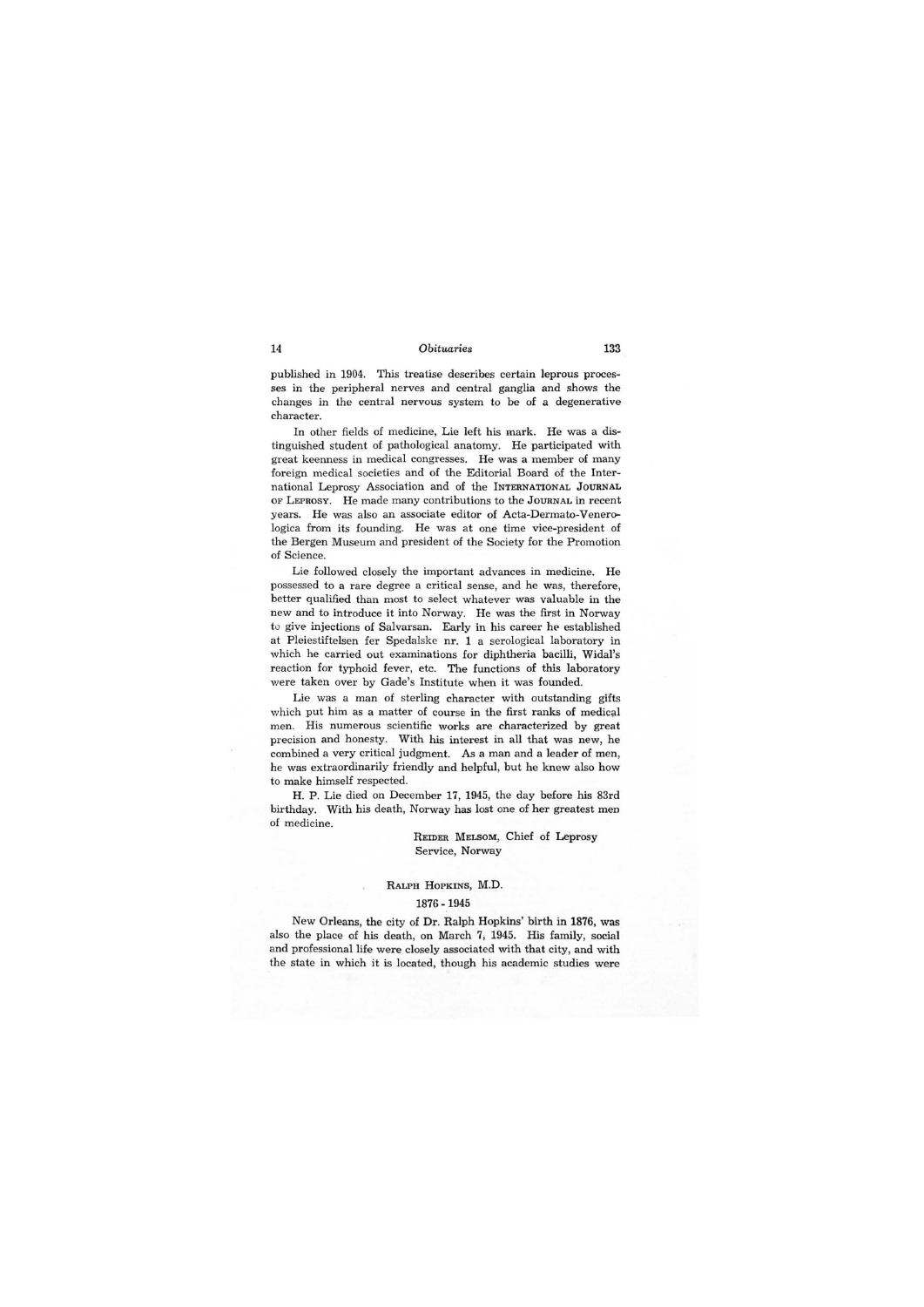completed at Georgetown University, Washington, D.C., class of '95. During World War I as a Captain in the Medical Corps of the Army, he served at home and in France. Doctor Hopkins was always known, both to close friends and to casual acquaintances, as "Hopkins, of New Orleans."

His medical degree was granted by Tulane University in 1899. In 1894, the prevalence of leprosy in Louisiana had led to the opening of the Louisiana Leper Home, at Carville, Louisiana. The chief proponent of this measure was Doctor Isadore Dyer, then Professor of Dermatology at Tulane University. Through Dr. Hopkins' close associations with Dr. Dyer, his mentor and master, he immediately became interested in leprosy. He accompanied Dr. Dyer in his visits to the institution, and in 1901 was appointed its attending physician. Dr. Hopkins' interest begun thus early in his professional career never flagged and up to the time of his death some forty,-four years later, it was rare that he missed a weekly visit to the home, or Colony, as it was more usually termed.

Looking at the Institution today, one would glean no idea of the hardships of its beginnings. Detraining, after a hot uncomfortable three hours' trip, he would be met by a team of mules and a rickety vehicle. In this, he would be jolted over the eight miles of dirt road that led to the Colony. Arriving there, he would be given his supper in an unscreened room, swarming with mosquitoes and other insects. He would often laughingly tell how he swathed his hands and face in gauze to avoid their stings, and, as a consequence, swallowed a considerable amount of cloth with each meal.

The patients' quarters were extremely primitive, being only some former slave cabins that had been patched up to serve the purpose. There was no running water. The only heat for comfort, cooking, sterilization, or any other purpose was provided by an open fireplace. Hospital equipment was totally lacking in the first years, the home having been established, apparently, to provide merely custodial care for indigent patients. Many a young physician would have been appalled and discouraged at the prospect, but Dr. Hopkins' interest, his humanitarian instincts, and his realization that leprosy posed a real problem both to the profession in general and to his state in particular, spurred him on to render service to the patients, and to work constantly for improvements in their situation. He felt that only when these things had been accomplished could real research be carried on.

His efforts, and those of others associated with him, were so successful that when the Federal Government sought a site for a